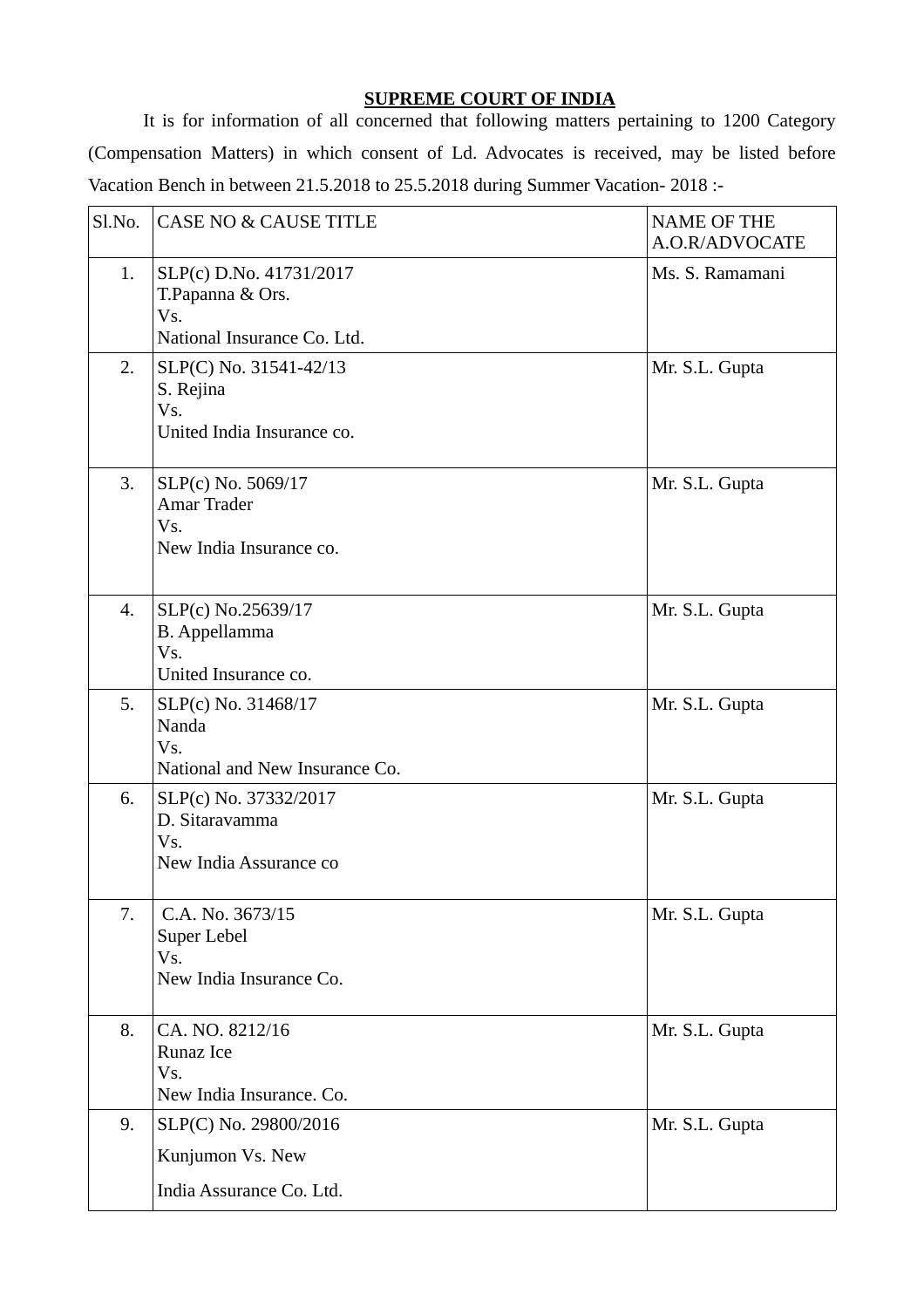|      | And Ors                                                                                              |                             |
|------|------------------------------------------------------------------------------------------------------|-----------------------------|
|      | 10. D. No. 4311/2018<br>Fathima Mary<br>Vs.<br>Oriental Insurance Co.                                | Ms. Sushma<br>Manchanda     |
| 11.  | SLP(C) No. 9810/2018<br>Geeta & Ors<br>Vs.<br>Dharmesheel & Ors                                      | Mr. Santosh Kumar<br>Pandey |
| 12.  | SLP(C) No. 21968/2014<br>Sulochana Devi<br>Vs.<br>Manoj Kumar                                        | Mr. Praveen Agrawal         |
| 13.  | C.A. No. 8960/2017<br>Muhammed @ Kumnu Muhammed<br>Vs.<br>United India Insurance Co. Ltd. & Ors      | Mr. Sajith P.               |
|      | 14. C.A. No. 8961/17<br>Faseela @ Basheela<br>Vs.<br>United India Insurance Co. Ltd. & Ors           | Mr. Sajith P.               |
| 15.1 | C.A. No.11128/17<br>Muhammed $\omega$ Kumnu Muhammed<br>Vs.<br>United India Insurance Co. Ltd. & Ors | Mr. Sajith P.               |
| 16.  | SLP(c) No. 29800/16<br>Kunjumon<br>Vs.<br>The New India Assurance Co. Ltd. & Ors.                    | Mr. Sajith P.               |
| 17.  | SLP(C) No. 2873/17<br>Pratibha Nishad<br>Vs.<br>The Oriental Insurance Co. Ltd. & Ors                | Mr. Sajith P.               |
| 18.  | SLP(C) NO. 10604/17<br>Mukkera Balavva & Anr<br>Vs.<br>Madugual Ramaiah & Ors                        | Mrs. Anjani Aiyagari        |
| 19.  | SLP(C) No. 10815/2018<br>Smt. Challagolusula Saraswathi & Anr<br>Vs.<br>V. Naga Rao & Anr.           | Mrs. Anjani Aiyagari        |
| 20.  | SLP(C) No. 26945/2017<br>Smt. Gopa Joshi<br>Vs.<br>United India Insurance Co. Ltd.                   | Mr. Ravindra S. Garia       |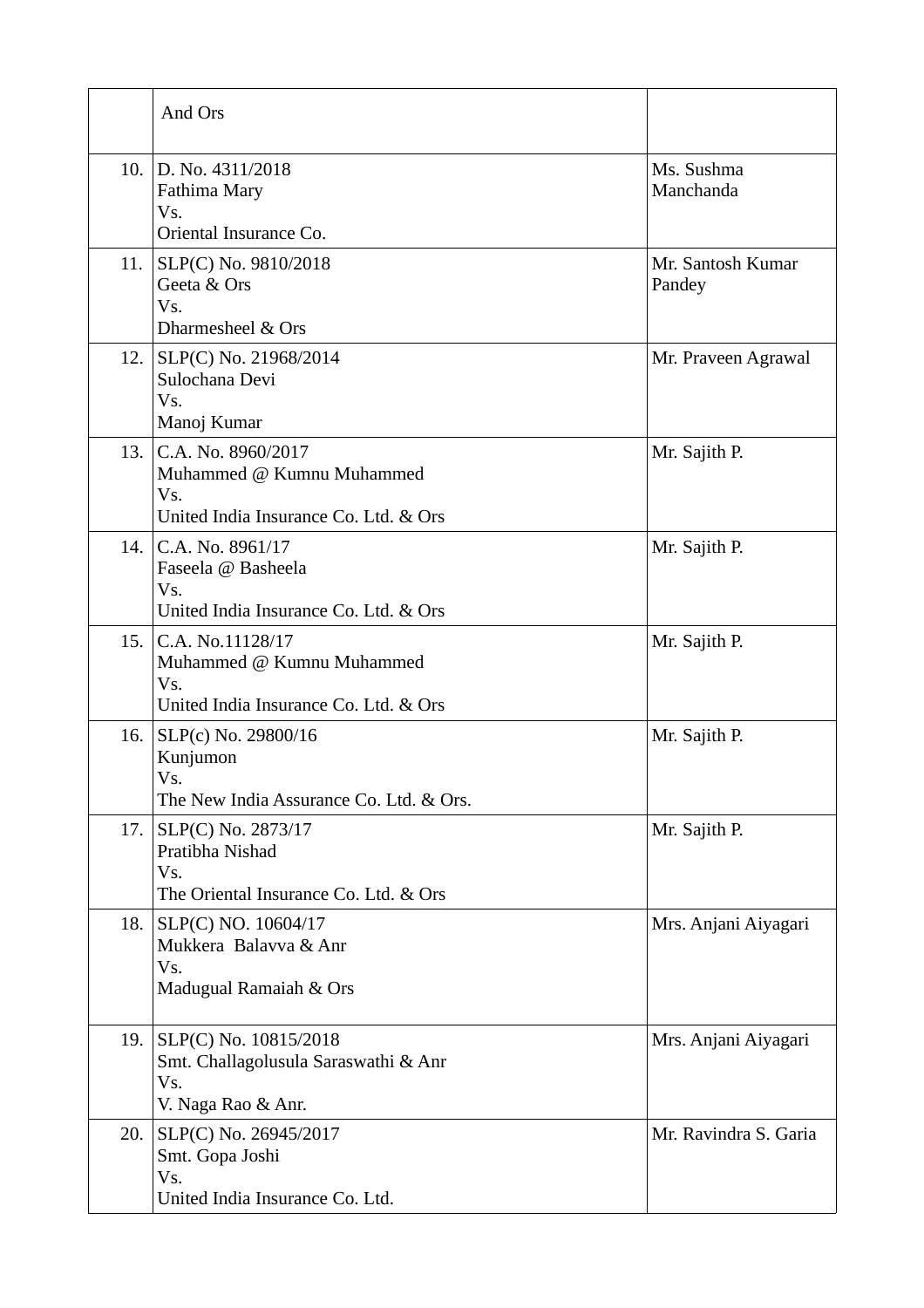| 21.  | SLP(C) D.No. 38886/17<br>Shakuntala<br>Vs                                                                             | Mr. Ram Naresh Yadav |
|------|-----------------------------------------------------------------------------------------------------------------------|----------------------|
|      | The Oriental Insurance Co. Ltd. & Anr.                                                                                |                      |
| 22.  | CA. No. 7322/2016<br>Baby Apoorva Rai, Thr. Power of Attorney Holder<br>Vs.<br>The New India Assurance Co Ltd. & Anr. | Mr. Rajnish Kr. Jha  |
| 23.1 | CA. No. 3868-3873/15<br>Kanhaiya Bhalotia Etc.<br>Vs.<br>Union of India Etc.                                          | Mr. Abhishek Vikas   |
|      | (Railway Claim)                                                                                                       |                      |
| 24.  | SLP(C) No. 26149/16<br>Babita & Anr.<br>Vs.<br><b>Oriental Insurance Company</b>                                      | Ms. Supriya Juneja   |
| 25.  | Civil Appeal No. 2311/2017<br>Smt. Kusum & Ors<br>Vs.<br>Tata Aig General Insurance Co. Ltd.                          | O.P. Bhadani         |
| 26.  | SLP(C) No. 34090/2017<br>T.S. Rani & Ors<br>Vs.<br>Mohd. Haten Ali & Ors                                              | Mrs. Manjeet Chawla  |
| 27.  | Civil Appeal No. 4398/16<br>Anil Kumar<br>Vs.<br>National Insurance Co. Ltd.                                          | Mrs. Manjeet Chawla  |
| 28.  | SLP(C) No. 6208/18<br>Mithilesh & Anr.<br>Vs.<br>Rajesh Kumar                                                         | Mrs. Manjeet Chawla  |
| 29.  | SLP(c) No. 36733/17<br>Anita<br>Vs.<br>Shri Chauhan Punam Singh                                                       | Mrs. Manjeet Chawla  |
| 30.  | SLP(c) No. 28911/14<br><b>Balbir Singh</b><br>Vs.<br>New India Assurance co. Ltd.                                     | Mrs. Manjeet Chawla  |
| 31.  | SLP(C) No. 1007/18<br>Shashi Chandan<br>Vs.                                                                           | Mrs. Manjeet Chawla  |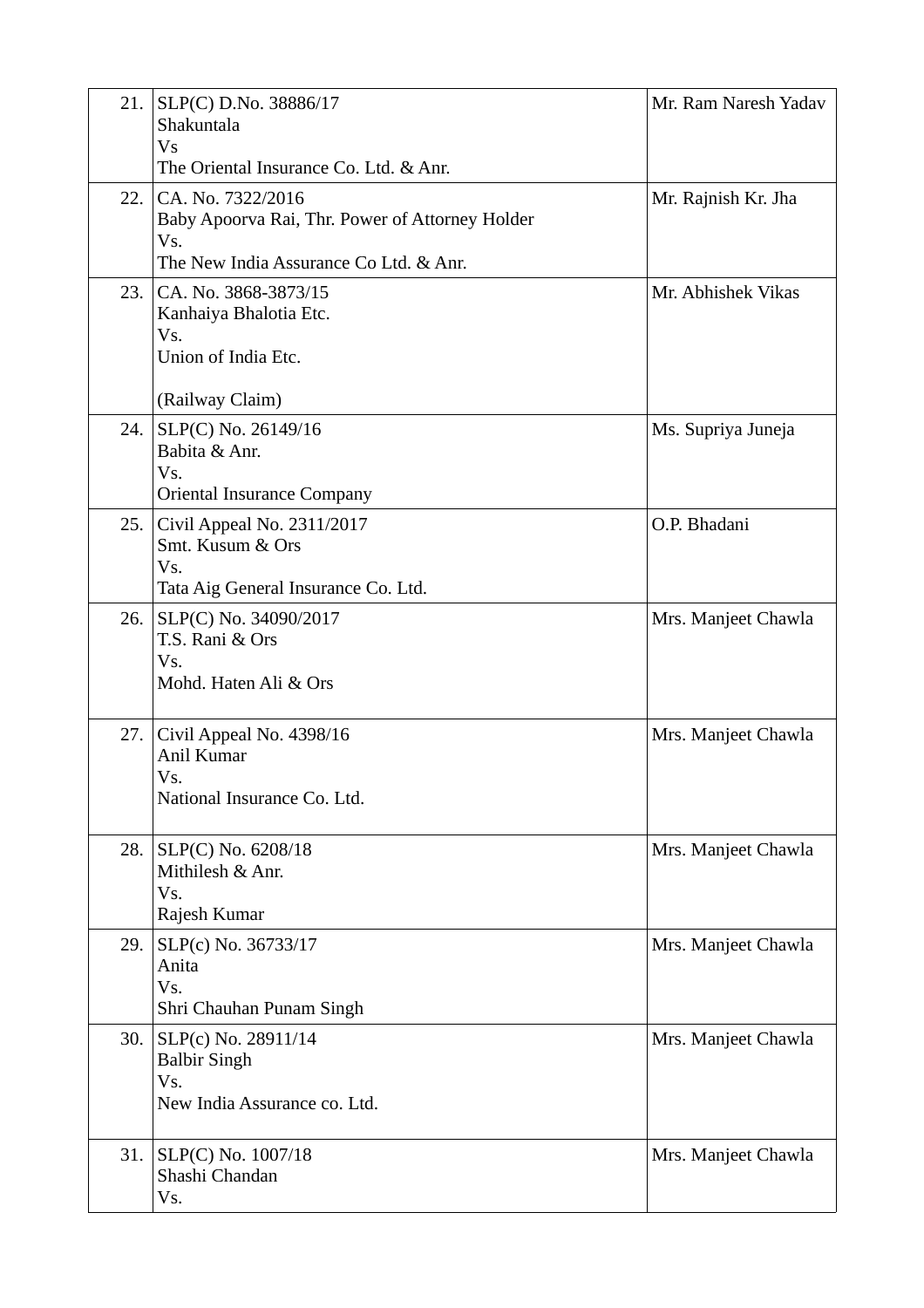|     | Ramesh Chander & Anr.                                                                                                          |                            |
|-----|--------------------------------------------------------------------------------------------------------------------------------|----------------------------|
| 32. | SLP(C) D.No. 30649/17<br>Prem Kumar<br>Vs.<br>Gopal Singh & Ors                                                                | Mrs. Manjeet Chawla        |
| 33. | SLP(C) No. 5701-02/18<br>Smt. Veena & Ors<br>Vs.<br>Vijendra & Ors                                                             | Mr. Sunil K. Jain          |
| 34. | SLP(C) No. 32869/15<br>Smt. Usha Dixit & Ors<br>Vs.<br>Vinod Kumar & Anr.                                                      | Mr. Praveen Chaturvedi     |
| 35. | SLP(C) No. 34993-34996/17<br>Binaben Yogeshbhai Patel & Ors<br>Vs.<br>Oriental Insurance Co. Ltd. & Ors Etc                    | Mr. Anando Mukherjee       |
| 36. | SLP(C) No. 34988-34991/17<br>Rajniben @ Hemantiben Dileshbhai Desai & ors Etc<br>Vs.<br>Oriental Insurance Co. Ltd. & Ors. Etc | Mr. Anando Mukherjee       |
|     | 37. C.A. No. 10906-10908/16<br>Sh. Vijay Kumar & Ors<br>Vs.<br>Narang Ram & ors                                                | Ms. Suruchi Singh          |
| 38. | SLP(C) No. 32820/17<br>Nalirabanu & Ors<br>Vs.<br>Thr Branch Manager, The New India Assurance co. Ltd. & Anr.                  | Ms. Suruchi Singh          |
| 39. | SLP(C)D.No. 39546/17<br>Makbool<br>Vs.<br>The United India Insurance Co. Ltd.                                                  | Mr.Raj Kishor<br>Choudhary |
| 40. | SLP(c) No. 33380/17<br>Sudha Pal & Ors<br>Vs.<br>National Insurance co. Ltd. & Anr.                                            | T. Mahipal                 |
| 41. | SLP(C) No. 3708/18<br>Smt. Usha Devi & Ors<br>Vs.<br>National Insurance Co. Ltd. & Anr.                                        | T. Mahipal                 |
| 42. | SLP(C) NO. 36404/15<br>B.M. Verma & Anr<br>Vs.<br>National Insurance Co. Ltd & Ors                                             | Mr. Sanjay Kumar<br>Singh  |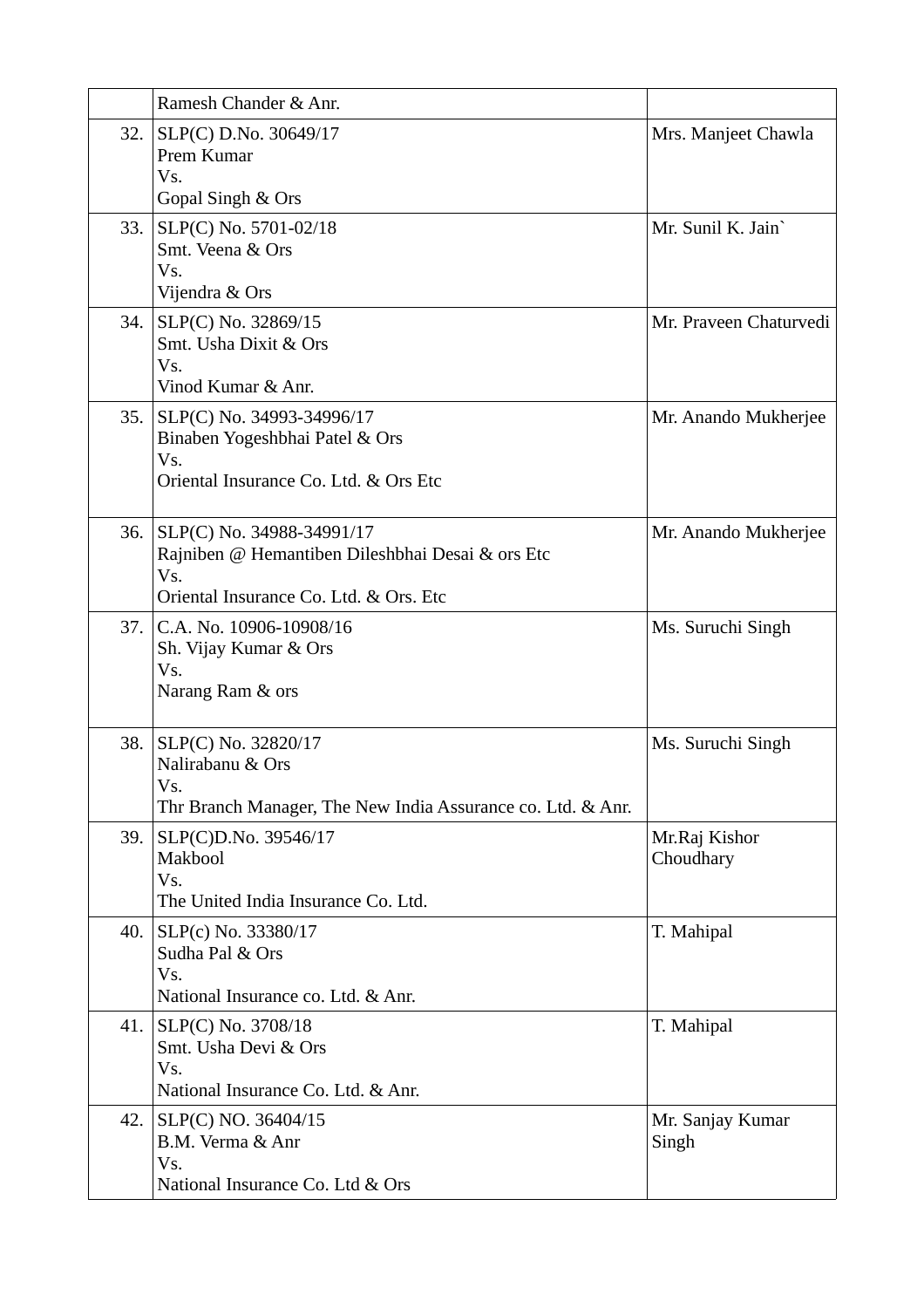| 43. | SLP(C) No. 37438/16<br>Sunita & Ors<br>Vs.<br>Anil Kumar & Ors                                                                      | Mr. Sanjay Kumar<br>Singh  |
|-----|-------------------------------------------------------------------------------------------------------------------------------------|----------------------------|
|     | 44. SLP(C) No. 15484/17<br>Smt. Maya Bai Gupta & Ors<br>Vs.<br>Prem prakash Dangi & Ors                                             | Mr. Sanjay Kumar<br>Singh  |
| 45. | SLP(C) No. 4505/18<br>Saraswati Palariya<br>Vs.<br>The New                                                                          | Mr. Sumit Kumar            |
| 46. | SLP(C) NO. 28931/17<br>Smt. Aaysha Bee<br>Vs.<br>Mohd. Aavesh                                                                       | Mr. Parmand Gaur           |
|     | 47. SLP(C) No. 33833/15<br>Smt. Kantesh & Ors<br>Vs.<br>Nathu Lal & Ors                                                             | Mr. Parmand Gaur           |
| 48. | Civil Appeal No. 10467/17<br>M/s. Future General India Insurance Co. Ltd.<br>Vs.<br>Smt. Bala Rani & Ors                            | Mr. Rajeev M. Roy          |
| 49. | SLP(C) NO. 30607/16<br>Hemalata Nayak<br>Vs.<br>S. Priyabrat Panda, oriental Insurance Co. Ltd                                      | Dr. Kedar Nath<br>Tripathy |
|     | 50. SLP(C) NO. 29566/16<br>Ganesh Gouda<br>Vs.<br>Divisional Manager, united Insurance Ltd.                                         | Dr. Kedar Nath<br>Tripathy |
|     | 51. C.A. No. 3798-99/16<br>Sudarshan Phuan<br>Vs.<br>Jayant Kumar Mohanty & Anr.                                                    | Dr. Kedar Nath<br>Tripathy |
|     | 52. SLP(c) No. 29661/17<br>Haduram Panigrahi & Anr<br>Vs.<br>The General Manager M/s. Future General India Insurance Ltd.<br>& Anr. | Dr. Kedar Nath<br>Tripathy |
| 53. | SLP(c) No. 29611/17<br>Diresh Digal & Ors<br>Vs.<br>Dinesh Nayak & Ors                                                              | Dr. Kedar Nath<br>Tripathy |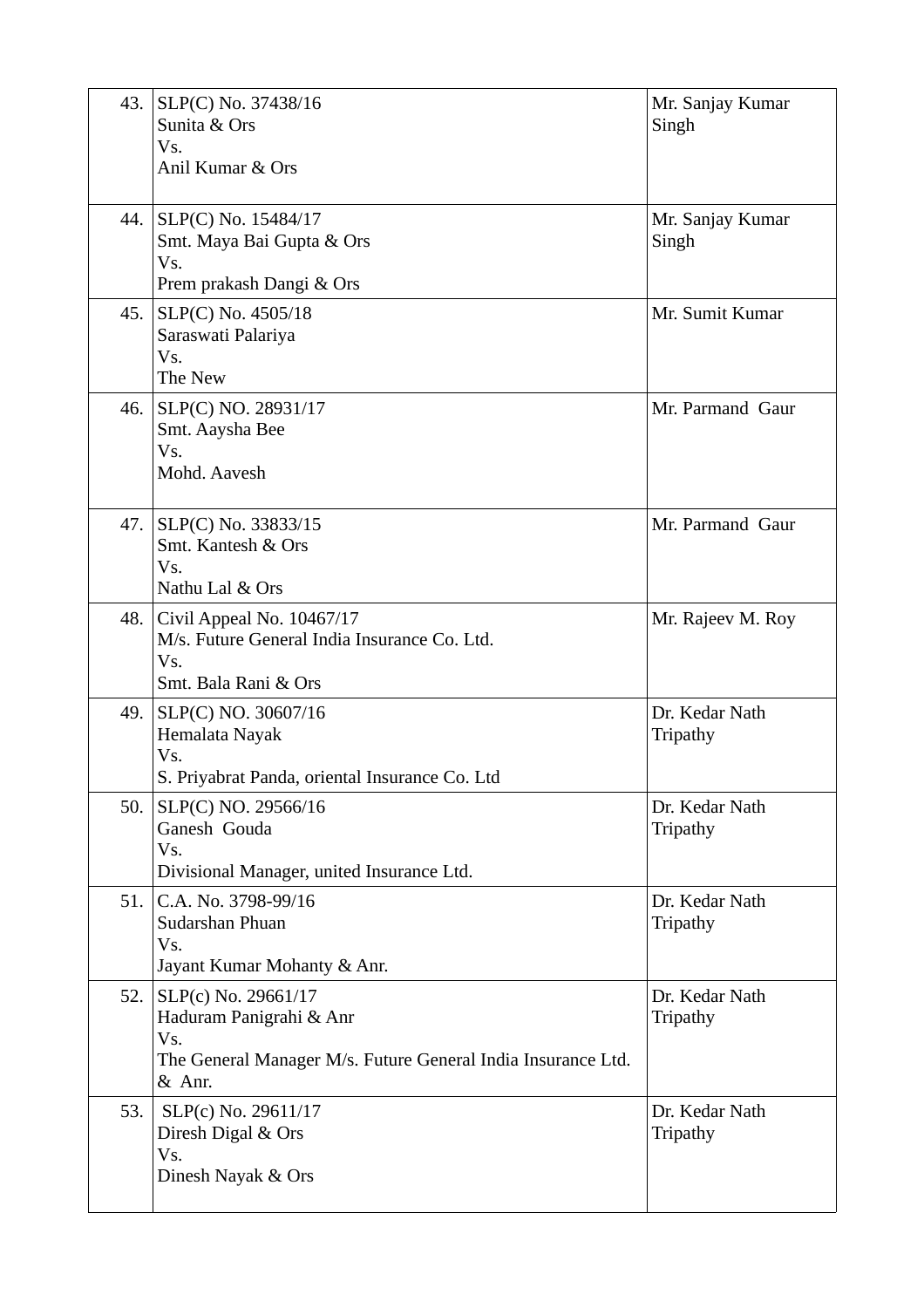| 54. | SLP(C) 26940/17<br>Malti Bewa @ Hansdah & Anr<br>Vs.<br>Oriental Insurance Co.Ltd. & Anr.                                           | Dr. Kedar Nath<br>Tripathy                                                          |
|-----|-------------------------------------------------------------------------------------------------------------------------------------|-------------------------------------------------------------------------------------|
| 55. | SLP(c) No. 27802/17<br>Rukmani Jethani & Ors<br>Gopal Singh & Ors                                                                   | Mr. Ajay Choudhary                                                                  |
| 56. | SLP(C) No. 10800/18<br>Ramrattan<br>Vs.<br>Sanjay Bhujade, Narayan Bhujade, Shriram General Insurance<br>co. Ltd.                   | Mr. Kaustubh Shukla                                                                 |
| 57. | SLP(C) NO. 7845/18<br><b>Govind Narayan Pandey</b><br>Vs.<br>Ganesh Ram Sahu, Divisional Manager United India Insurance<br>Co. Ltd. | Mr. Kaustubh Shukla                                                                 |
| 58. | SLP(c) NO. 23559/17<br>Smt. Tebha Bai<br>Vs.<br>Raj Kumar Keshwani                                                                  | Mr. Kaustubh Shukla                                                                 |
| 59. | SLP(c) No. 36493-97/17<br>Smt. Saraswati Dhali<br>Vs.<br>Rahil Islam & Ors Etc                                                      | Mr. Ashok Mathur                                                                    |
| 60. | C.A. No. 2229/17<br>Yeshpaul Devgan<br>Vs.<br>Rajender Kumar & Ors                                                                  | Mr. Charan Lal Sahu                                                                 |
| 61. | C.A. No. 10258/17<br>UP. Power Corporation Ltd. & Ors<br>Vs.<br>Yash Pal Singh & Ors                                                | Gorkela Law Office                                                                  |
| 62. | SLP(C) NO. 2608/17<br>Smt. Margshri & Ors<br>Vs.<br>ICICI Lombard General Insurance Co. Ltd & Ors                                   | Mr. Avinash Kr.<br>Lakhanpal                                                        |
| 63. | SLP(C) No. 32363/215<br>Mohinder Singh<br>Vs.<br>The New India Assurance Co. ltd.                                                   | Mr. Sanjay Kumar<br>Dubey                                                           |
| 64. | SLP(c) No. 3706/2018<br>Manjit Kaur & Ors<br>Vs.<br>Jaspal Singh & Ors                                                              | Ms. Shalini Kaul<br>(for Petitioner)<br>Maibam<br>Nabaghanashyam<br>Singh (for R-3) |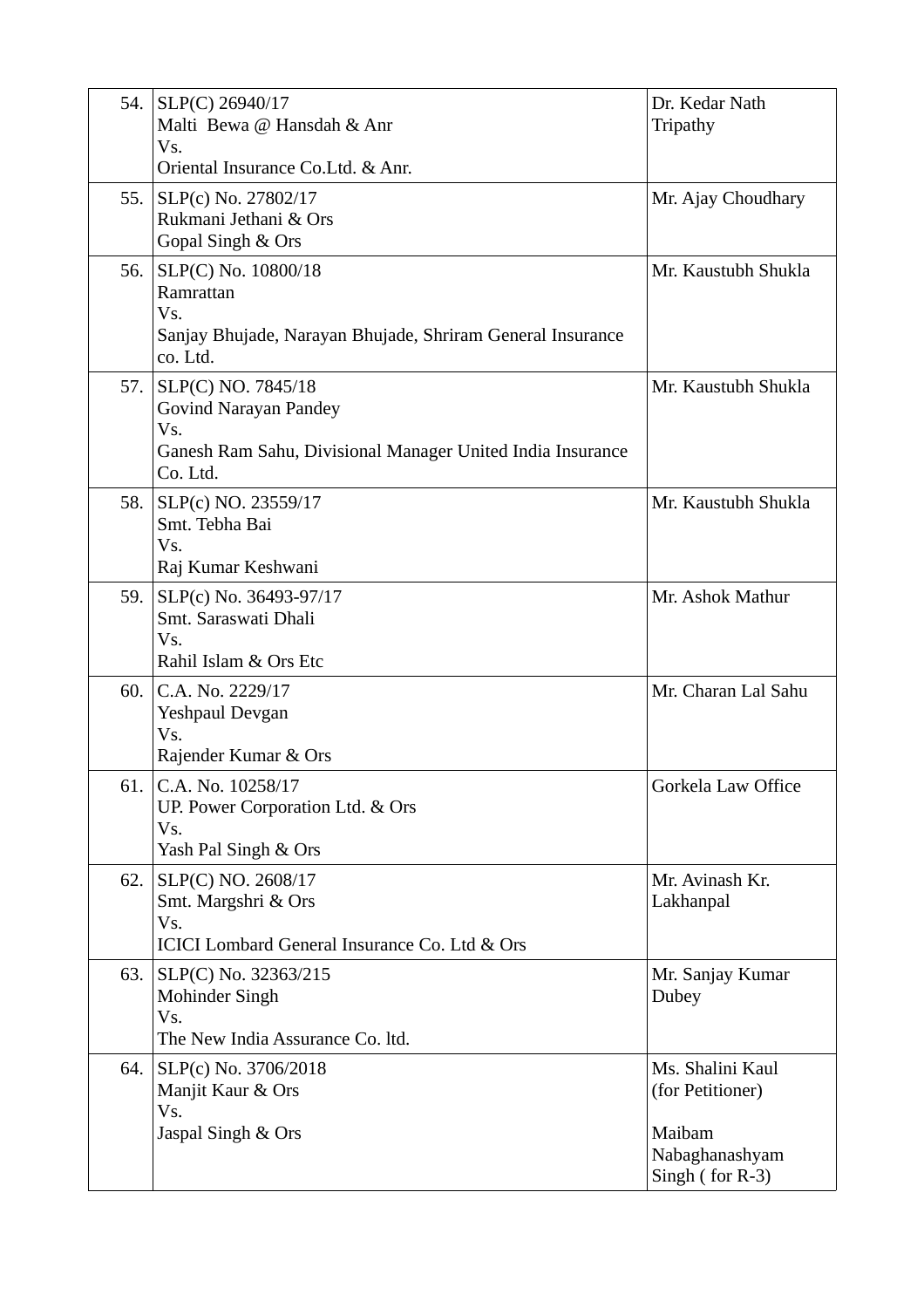| 65. | SLP(c) No. 31468/2017<br>Nanda Ballabh Palaria & Anr<br>Vs.<br>National Insurance Co. Ltd                               | Ms. Hetu Arora Sethi    |
|-----|-------------------------------------------------------------------------------------------------------------------------|-------------------------|
|     | 66. SLP(c) No. 31291-31293/2017<br>Parvatibai & Ors<br>Vs.<br>National Insurance co. Ltd.                               | Ms. Hetu Arora Sethi    |
|     | 67. SLP(c) No. 36265/2017<br>Mareena Thomas & Ors<br>Vs.<br>National Insurance Co. ltd.                                 | Ms. Hetu Arora Sethi    |
| 68. | SLP(C) No. 8283-8284/2018<br>Jyothi & Ors<br>Vs.<br>National Insurance Co. Ltd                                          | Ms. Hetu Arora Sethi    |
| 69. | SLP(C) No.7844/2018<br>New India Assurance co. Ltd.<br>Vs.<br>National Insurance co. Ltd.                               | Ms. Hetu Arora Sethi    |
|     | 70. SLP(C) D. No. 4311/2018<br>Fathima Marry & Ors<br>Vs.<br>Oriental Insurance Co. Ltd.                                | Ms. Hetu Arora Sethi    |
| 71. | SLP(C) No. 7989/2018<br>Bharuni Saud<br>Vs.<br>U.P.S.R.T.C & Ors                                                        | Md. Rashid Saeed        |
| 72. | D. No. 32000/2017<br>Chinmayee Pattanaik<br>Vs.<br>Chairman cum managing Director, Orissa Road Transport<br>Corporation | Md. Rashid Saeed        |
|     | 73. SLP(c) No. 33650/2017<br>Deepak Thakur<br>Vs.<br>National Insurance Co. Ltd. & Ors                                  | Ms. Rachana Joshi Issar |
|     | 74. SLP(C) No. 29463/2016<br>Sanjay Kumar Bajaj<br>Vs.<br>The New India Assurance Co. Ltd. & Ors                        | Ms. Bharti Tyagi        |